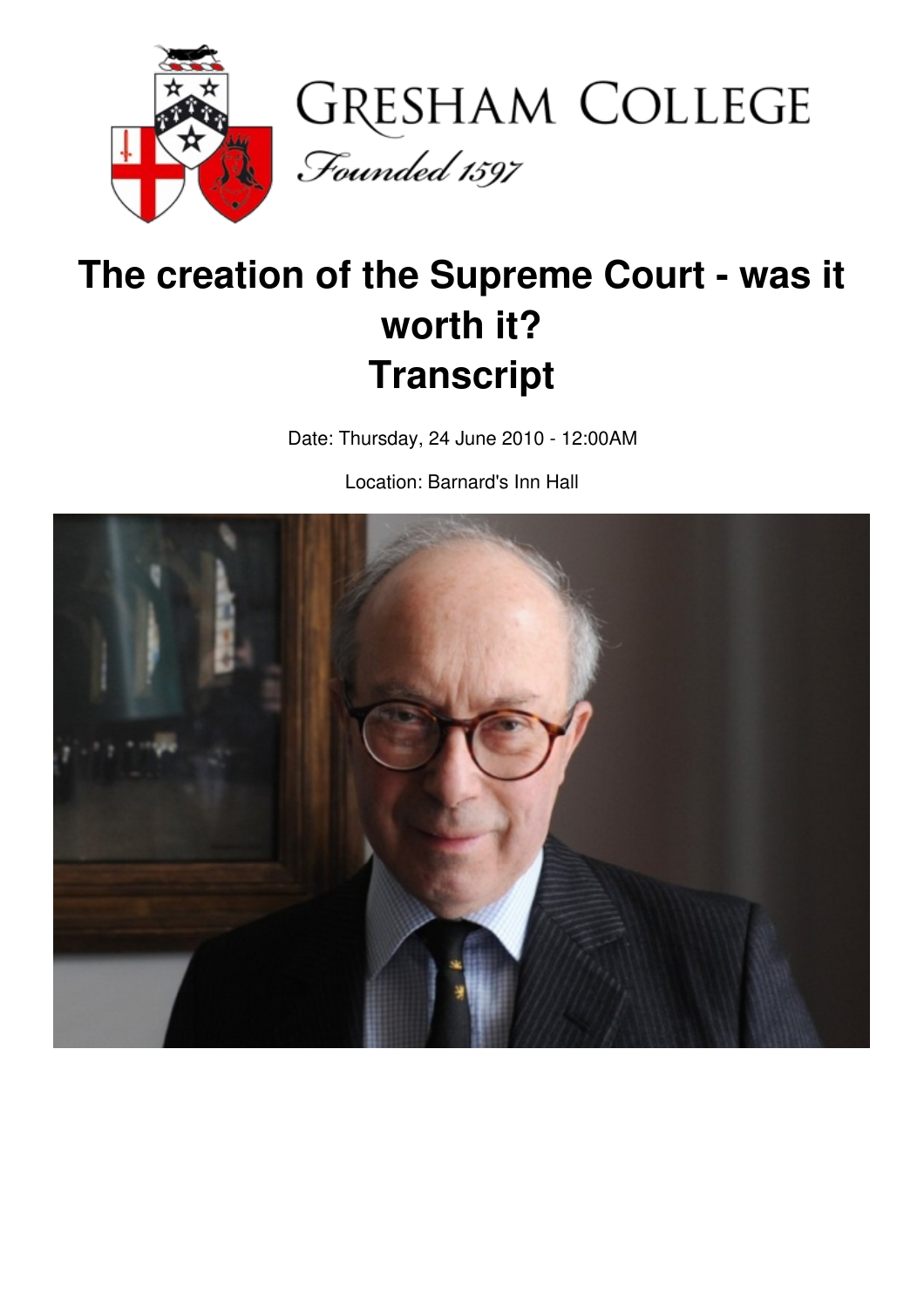## **Gray's Inn Reading 2010 The Creation of the Supreme Court - was it worth it?**

### **The Rt Hon the Lord Hope of Craighead**

#### 24/6/2010

There are various ways of looking at it: as a change of place and name which was of major constitutional importance; as an interesting social experiment, which left it to the Justices to create a new set of rules and conventions to replace those that regulated their conduct in the House of Lords; as an ill-judged political exercise, which has cost a great deal of money and exposed the Court to pressures on its budget imposed by the Executive which the Lords of Appeal in Ordinary never encountered while they were in Parliament. Each of these three propositions may, to some extent, be true - or maybe not. They are, at least worth thinking about. Now that the Court has been in existence for nine months I should like to step back a bit from the rough and tumble of helping to set it up and reflect on what has been achieved.

#### *Constitutional importance*

The concept of a Supreme Court is not an entirely easy one to grasp in our legal system. Until now we have had supreme courts both in England and Wales, Northern Ireland and in Scotland that were not, in the strict sense, supreme at all as their decisions could be appealed to the House of Lords. The courts in the Strand were given the title "the Supreme Court" by statute<sup>[1]</sup>. In ringing tones it was declared by the 1925 Act that "there shall be a Supreme Court of England consisting of His Majesty's High Court of Justice and His Majesty's Court of Appeal, with such jurisdiction as is conferred on those Courts respectively by this Act." That title had to be changed to make way for the newcomer - the words 'senior Courts' replacing 'supreme Court'[\[2\]](http://www.gresham.ac.uk/event.asp?PageId=45&EventId=907#_ftn2). Unusually, the short title of the Act itself - formerly, the Supreme Court Act 1981 - had to be given a new name too. The Supreme Court Judicature of Northern Ireland, as it was previously called, has also been re-named, by deleting the word 'supreme'[\[3\]](http://www.gresham.ac.uk/event.asp?PageId=45&EventId=907#_ftn3). Substituting the word 'senior' for 'supreme' is not a particularly happy choice of language. It suggests a kind of demotion from the previous status, which is entirely unwarranted.

The Scots have been more fortunate. It has been the practice there for well over a century to refer to the Court of Session and the High Court of Justiciary collectively as the 'supreme Courts', although only the High Court of Justiciary is supreme in the strict sense of the word as its decisions - except on devolution issues are declared by statute to be final and conclusive and not subject review by any court whatsoever $[4]$ . There is a society for whose membership all solicitors practising in those courts are eligible. It is called the Society of Solicitors in the Supreme Courts of Scotland. It was formed in 1784 and is incorporated by Royal Charter. But it is not referred to in any statute, so there was nothing to amend and the Constitutional Reform Act 2005 does not require that its wording be changed. Consequently the word 'supreme' has not been dropped and the Society has retained its name. If you were to telephone the Court of Session today you would be answered, just as you would have been a year ago, by a friendly Scots greeting telling you that you were speaking to the 'supreme Courts'. I do not think that you would have found this confusing.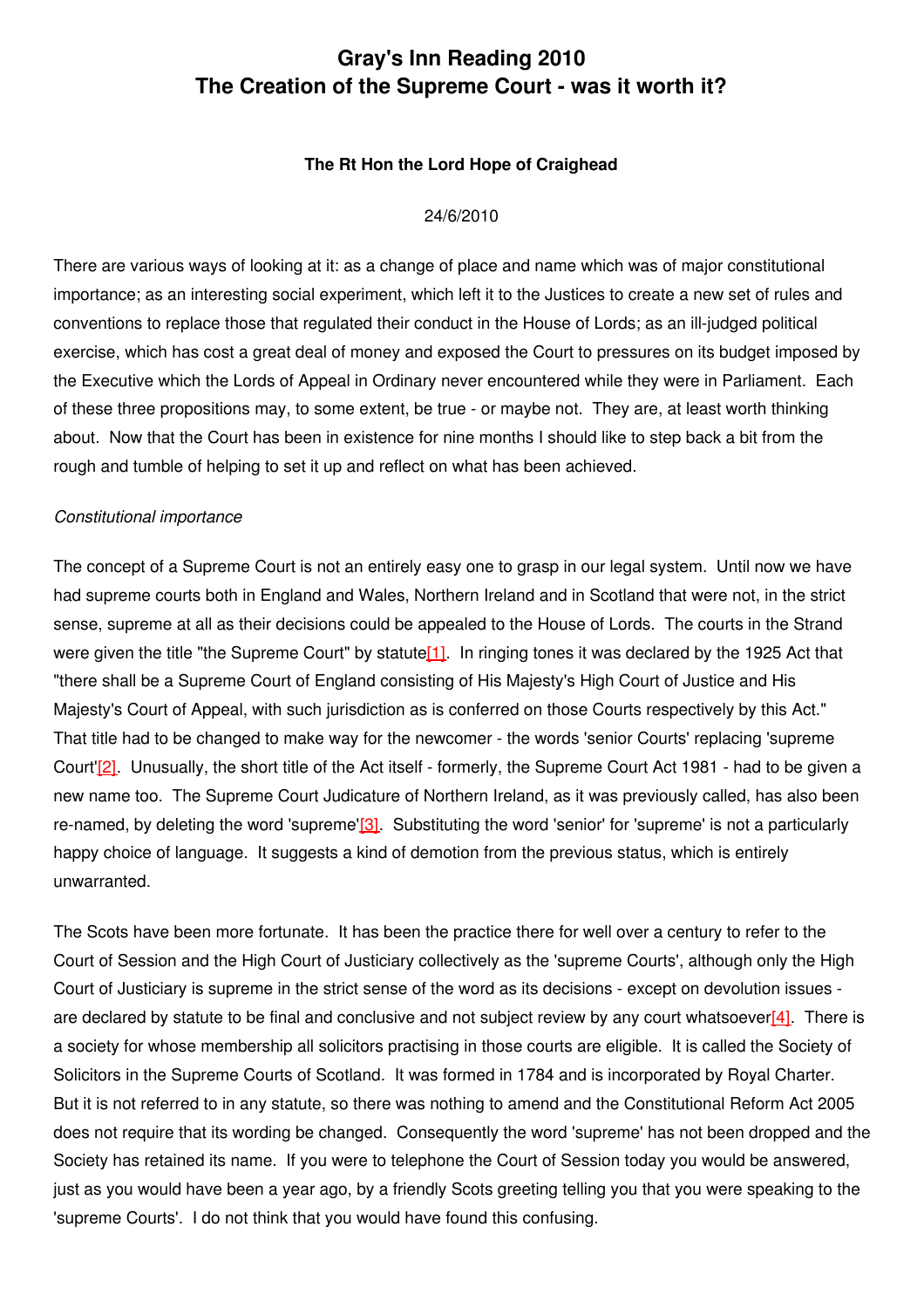The fact is that the words 'supreme Court' are used to describe a variety of courts at different levels. It is commonly used in various states in the Commonwealth such as The Bahamas to describe first instance courts of superior jurisdiction. Its Supreme Court resides below the Court of Appeal in the judicial hierarchy. At the other extreme there are courts that are undoubtedly supreme, such as the Supreme Court of Canada. But that title is not found at that level everywhere. Its equivalent in Australia is called the High Court of Australia. The most supreme court of all, of course, is the Supreme Court of the United States. It occupies a central place under the Constitution which does not appear to be matched precisely anywhere else, and which could certainly not be matched in this country. In our case the decision to call the new court the Supreme Court was not set in stone at the outset. It is just that no-one could think of a better name for it. But it was necessary to make in clear to everyone that it was not to be modelled on the US Supreme Court - that it was just a change of name, not a change of functions or jurisdiction.

A consultation paper was issued on the Supreme Court some weeks after the announcement had been mad[e\[5\]](http://www.gresham.ac.uk/event.asp?PageId=45&EventId=907#_ftn5). A curious feature of it was that, unlike all the other judges and organisations such as the Jill Dando Institute, the Federation of Small Businesses and Gingerbread, the Lords of Appeal in Ordinary were not listed as consultees. 'Have they forgotten about us?', we wondered. It was interesting too not just for what it did say but also for what it did not. Respondents were not asked whether the appellate jurisdiction of the House of Lords should be replaced. That was taken as a given. It was after all a political exercise, decided upon at the outset and irreversible for political reasons. The justification of it on grounds of principle, which many had been arguing for without success previously, came later. There were some other curious features too. The paper did not ask whether the new court should hear Scottish criminal appeals, although there was a question as to whether the system that appeals lay as of right in civil cases from Scotland should remain unchanged. The continuing impact of the Treaty of Union and the Claim of Right in Scotland was not explored. The possibility of narrowing its jurisdiction to confine it to constitutional issues only was not raised either. The consequence, said two academic commentators, was that the country remained ignorant of what it would mean to create a genuinely new Supreme Court for the United Kingdom in the twenty-first centur[y\[6\]](http://www.gresham.ac.uk/event.asp?PageId=45&EventId=907#_ftn6).

I am not sure that this was a fair criticism. The creation of a genuinely new Supreme Court, as the commentators described it, would have been a much greater undertaking than was ever likely to appeal to the government. It would have had to begin with a genuinely open-ended consultation process. Detachment of the idea from politics would have been a pre-requisite too. It was quite obvious when, on a motion that had been proposed by Lord Lloyd of Berwick, the Constitutional Reform Bill was sent for examination by a Select Committee of the House of Lords rather than by a Committee of the whole House so that it could receive evidence as well as deliberate, that those on the Committee who were members of three main political parties were looking at it from fixed positions. There seemed to be no room on either side for compromise<sup>[\[7\]](http://www.gresham.ac.uk/event.asp?PageId=45&EventId=907#_ftn7)</sup>. I remember Lord Falconer of Thoroton, the Lord Chancellor, when responding to detailed criticisms in the debate in the House at the Report Stage and again at Third Reading, inviting the House to address the issue as one of principl[e\[8\]](http://www.gresham.ac.uk/event.asp?PageId=45&EventId=907#_ftn8). The guiding principle was that of separation and, as with the reform of the position of the Lord Chancellor, the aim was to achieve this as simply and as quickly as possible. A Royal Commission would have been the way to deal with it, if there had been a genuine desire to create something new. The situation would, of course, have been quite different if we had been contemplating a written constitution. But in our un-codified system, in which the British people on the whole, as academic commentators like to remind us, are notoriously disinterested, there is no obvious place for a court of that kind. It is hardly surprising that the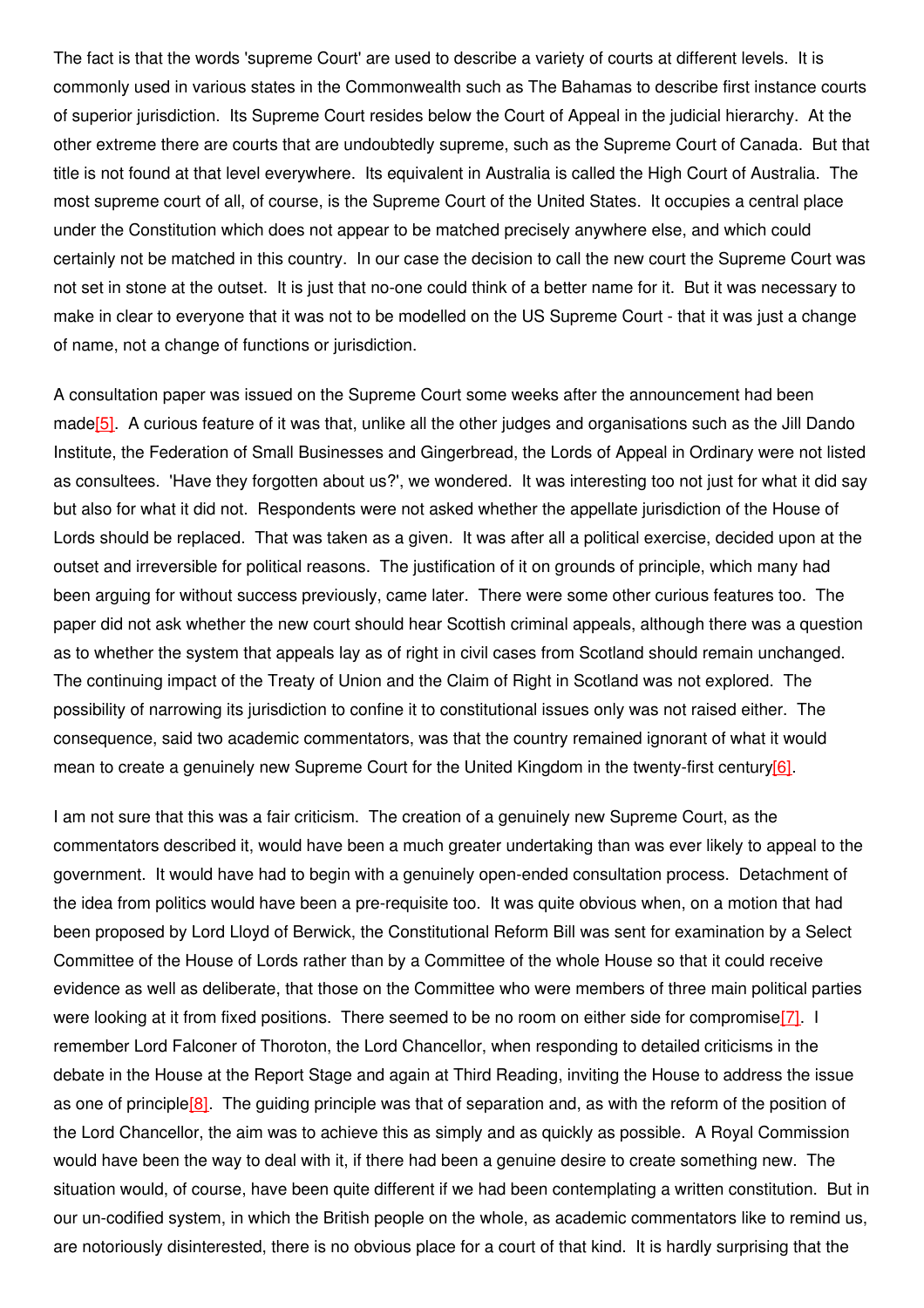opportunity of re-writing the extent of the court's jurisdiction was not taken. The political aim could be achieved without it. A change of place and of name was all that was required.

That all having been said, and despite the desire to change as little as possible, the move - paradoxically, perhaps - has turned out to be one of great constitutional importance. It has created something that is new. The fact that it has separated the tribunal of last resort from Parliament is not just a means of ironing out a constitutional wrinkle. It has changed the public's perception of what that tribunal stands for. The very fact that these decisions are now being issued in the name of a court - of the Supreme Court indeed - does seem to have given them an added authority. Transparency has lifted the veil which always hung over decisions of the House of Lords. I do not think that the Justices have changed their perception of their relationship with the other organs of government. But under our system the law - public law in particular - is never settled. The boundaries between what can and cannot be done are constantly being tested on all sides. That was as true when the appellate jurisdiction resided in the House of Lords as it is today. But each adjustment that is made, however slight, is now that much more conspicuous.

#### *Rules and Conventions*

Although the aim seemed to be, in the interests of simplicity, to change as little as possible, it was never in prospect that Justices in the new court would behave in exactly the same way as they had done in the House of Lords. It was quite difficult, while the plans for the move were being discussed, to anticipate what was going to happen. To some extent this was because it would have been unwise to try to decide more than we needed to at that stage. 'Do not frighten the horses' is a useful maxim in such circumstances. The most significant force for change, as it turned out, was the fact that the Supreme Court was released from the rules and conventions of the House of Lords and the Justices were free to develop them for themselves. The rules and conventions of the House, always carefully observed by the Clerk to the Judicial Office, gave dignity to the proceedings. But they also gave rise to that rather lazy feeling that characterises a society whose traditions depend on ceremony and the ever-watchful eye of officials who have been trained to ensure that they are adhered to - the feeling that, because everything has always been done that way, it must be right.

Those of you who were fortunate enough to visit us in the House of Lords, where we sat in Committee Room 1 on the east front of the Palace of Westminster overlooking the River Thames, will know what I mean. First, once you had found your way up there through the huge building, there was the long, very long, red-carpeted corridor. Close to the far end were the door-keepers, supremely and obviously in charge, immaculately turned out in white ties and morning dress, with magnificent gold badges on their chests. They marshalled the lawyers and others who had gathered outside the Committee Room into some sort of order as the time approached for the hearing to begin. Then the words 'Their Lordships' were shouted out by the senior doorkeeper, and the Law Lords appeared from round a corner at the far end of the corridor. They were bowed to, one by one, as they entered the Committee Room by their own door before everyone else. And there they were, already seated, pens or pencils in hand and ready for the argument when eventually the door was thrown open, the word 'Counsel' was shouted out - always a rather intimidating moment for counsel - and the lawyers, their clients and the public were admitted to their presence. From the very first the Law Lords had the advantage. And so it was at the end, when the words 'Clear the Bar' were shouted out and everyone except the Law Lords had to clear out in a hurry, grabbing such of their belongings as they could get hold of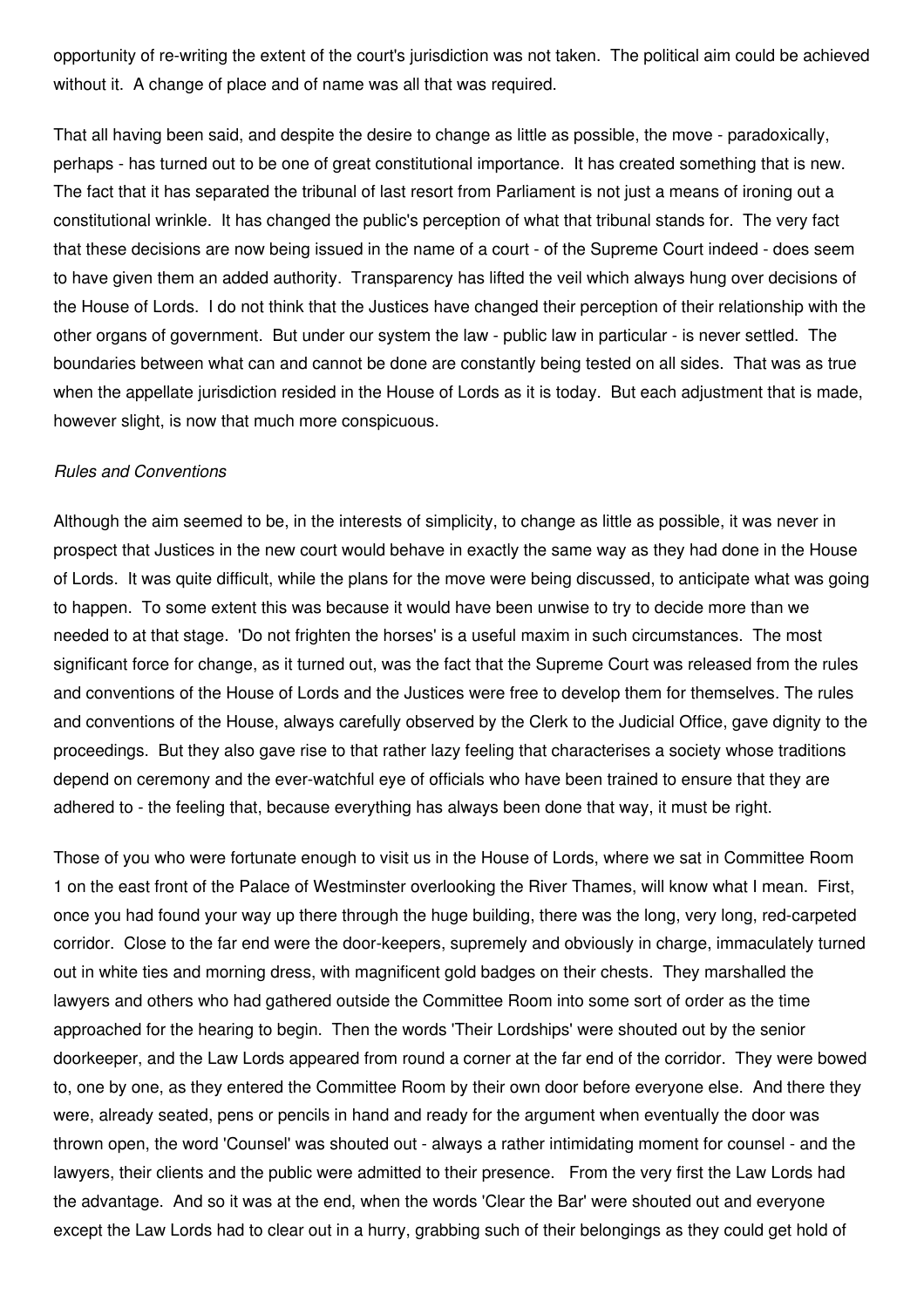before the door was closed and locked and the Law Lords were left in peace to discuss the case between themselves in private.

Judgments were given in the red and gold magnficence of the Chamber itself. Once again the Law Lords assembled first, the Mace was carried in and laid on the Woolsack and a Bishop said prayers before the doors were opened, the word 'Counsel' was shouted out by a doorkeeper and the counsel and the public were admitted to observe the ceremony. After the case was called each of the noble and learned Law Lords rose in turn to deliver their speeches, and the motion that decided the case was put and voted on. In retrospect, it was quite impossible for anyone not familiar with the case to understand what was going on. The ceremony followed a pre-ordained pattern: always the Mace, because proceedings could not be conducted in the Chamber without it; always prayers, for the same reason; always the same formula when the motions were put and voted on; and the Law Lords invariably referring to each other as 'my noble and learned friend' because that was how they were expected to address each other in the House. But no mention was made of the subject matter of what was actually being decided.

Today in the Supreme Court all that has gone and, it has to be confessed, much of the dignity. There are no long corridors in our building. We have an attendant who is suitably robed, but no exquisitely attired, commanding doorkeepers. The courtrooms are designed for the convenience of the public. We admit the public to our courtrooms first, as they are larger and many more people attend than previously. Our visitors since last October have numbered about 700 to 800 a week - about ten times as many as we might see during a good week in the House of Lords committee room. Counsel have the advantage as they watch the Justices come in and take their seats. Some start speaking while the Justices are still struggling to locate the relevant papers among the bundles in front of them. They enjoy the advantage at the end too, as in the Supreme Court it is the Justices who clear out in a hurry when the hearing ends, grabbing such papers as they can, and disappear into another room to discuss the case while counsel are left to pack up their belongings at their leisure.

That is not all. The Justices no longer refer to each other as 'noble', or 'learned' or even 'friends'. Revisionism - Puritanism, indeed - has extended to the way judgments are given too. No mace, no prayers, no motions put and voted on. Judgments need not be given out in open court at all. If they are, an explanation is given of what the case is about so that members of the public can follow what is going on and press releases are given out to the media. In the House of Lords it was the Law Lords who came first. Everyone else was there, one felt, on sufferance. In the Supreme Court the reverse is true. Democracy has taken over. Access to the building is very simple. The public are made to feel that they are welcome and - as it is a public building - to appreciate that in that sense it is their court.

Other aspects of practice which required attention were those that affect how the Justices themselves are organised. This is where the greatest revolution has taken place. In the House of Lords practice was largely in the hands of the Judicial Office. The parliamentary status and trappings of the final appeal were its prerogative, and it had built up years of experience of how things were done. Here in the Supreme Court there was room for innovation. What should we call each other? Should we wear robes? What styles should we adopt when preparing our judgments? As we are no longer required to give speeches, should we join with each other in producing joint judgments or even single judgments in the name of the court? As we can no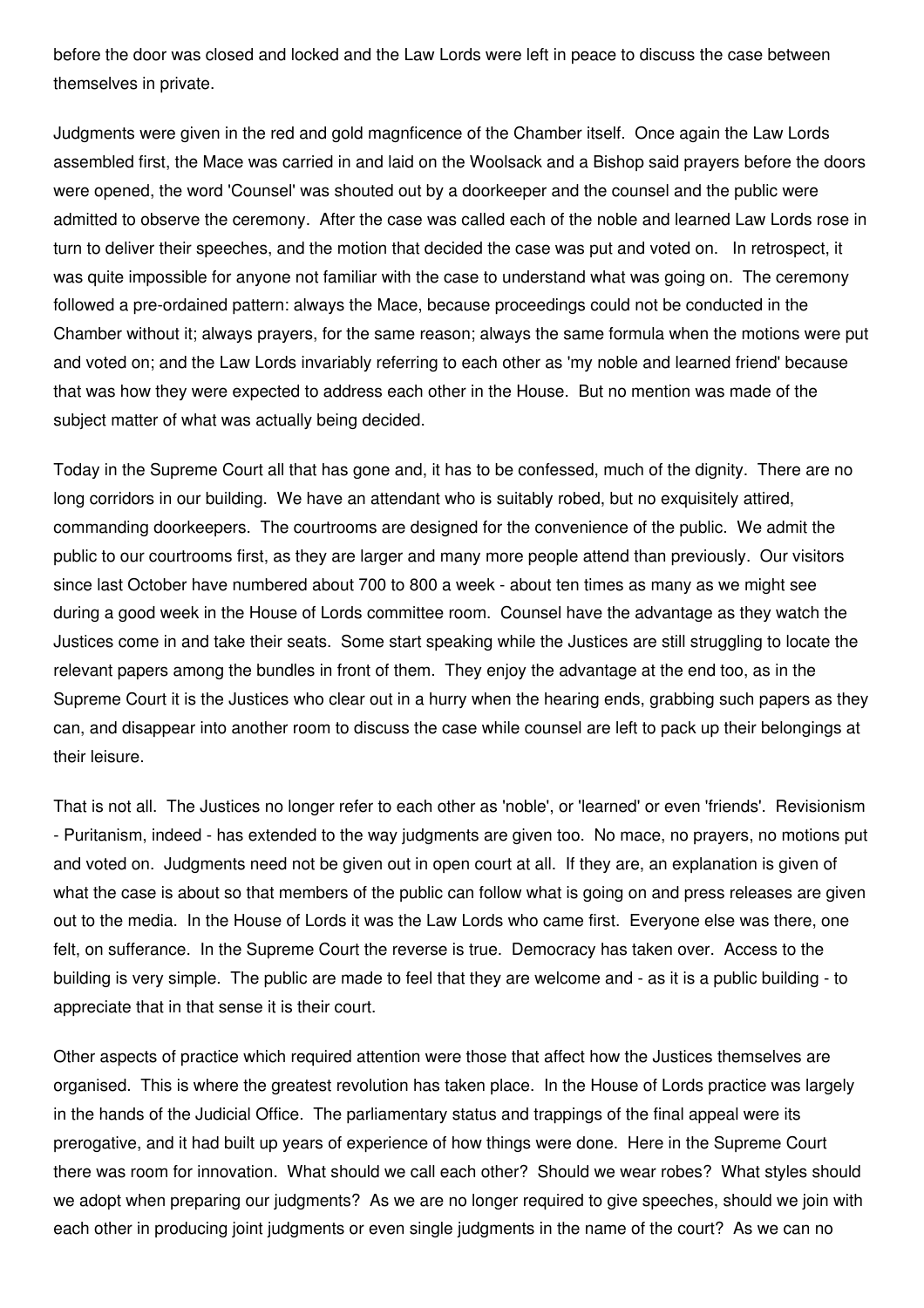longer refer to what we have written as speeches, what should we call them? Should we sit in larger panels? To sit more than five was always difficult in the House of Lords, as this required us to move to a larger committee room which was not always available. In the Supreme Court we have the luxury of a courtroom, Court 1, which has been specially designed to accommodate panels of up to nine Justices. So the old conventions need not apply. Should we alter our approach to giving permission to appeal? This is not a matter of concern to Scotland, as leave (as it is still called in the Court of Session Act<sup>[9]</sup>) is not normally required for appeals from the Court of Session. But it is a matter of very real concern in the other two jurisdictions, which do not allow appeals to go to the Supreme Court without permission.

One might have expected these questions to present little difficulty to the Justices. But they are strong-minded people, and without any law or convention to guide them there was ample room for different views, ranging from the most conservative to the most liberal. For us to be let loose in such an unstructured world was an interesting social experience. In the end resolution of our differences has been arrived at by a process of evolution, discussion and compromise. We decided to retain the titles 'Lord' and 'Lady' for the time being, but the appointment to the court in April of this year of Sir John Dyson to fill the vacancy which had existed since 1 October 2009 has created a problem for us which is still not resolved. To the surprise of some we have become accustomed to referring to ourselves collectively as 'Justices'[\[10\]](http://www.gresham.ac.uk/event.asp?PageId=45&EventId=907#_ftn10), but to refer to each other individually as 'Justice' is another matter. That, at present, is a step too far.

People felt very strongly about robes. There was never any desire to wear them every day. We had got used to sitting without robes in the House of Lords, and we sit in the same building now as members of the Judicial Committee of the Privy Council which is not a court and where robes are never worn. The question was whether there should be a robe for special occasions. There were some who said that, if robes were provided, they would refuse to wear them. But in the end, as it became clear that we would not be given a place at the State Opening of Parliament unless we were properly robed, the objections were withdrawn. Happily everyone was wearing their official robe at the opening ceremony. A team photograph of us, thus attired, was turned into a postcard. It proved to be a best seller in the Supreme Court gift shop. A new one has been produced, following the appointment of Sir John Dyson as our twelfth Justice.

Observers will have noticed some rather more important changes in our behaviour. No longer constrained by the rules of the House, we have been able to re-shape the way our judgments are delivered. In the House of Lords the reasons which each Law Lord produced when judgment was being given in the Chamber, always in strict order of seniority, were usually referred to as speeches. Lord Bingham preferred to call them opinions not judgments, as the Lords of Appeal were sitting as members of a committee advising the House in whose name the judgment was given. Now, as the Justices are sitting in a court as members of the Supreme Court, they refer to what they have written as judgments, not opinions - although the word 'opinion' is still used in the Judicial Committee of the Privy Council when the Board is advising Her Majesty as to what her judgment should be. We are scrupulous in our choice of language.

Several judgments have been delivered on behalf of the Court by one Justice<sup>[\[11\]](http://www.gresham.ac.uk/event.asp?PageId=45&EventId=907#_ftn11)</sup>. There have been others where a Justice has been able to say at the start of his or her judgment that other Justices agree with it[\[12\]](http://www.gresham.ac.uk/event.asp?PageId=45&EventId=907#_ftn12). This makes it unnecessary for those who agree to add a separate concurring judgment. And we have developed the practice of putting the leading judgment first. The others usually follow in order of seniority,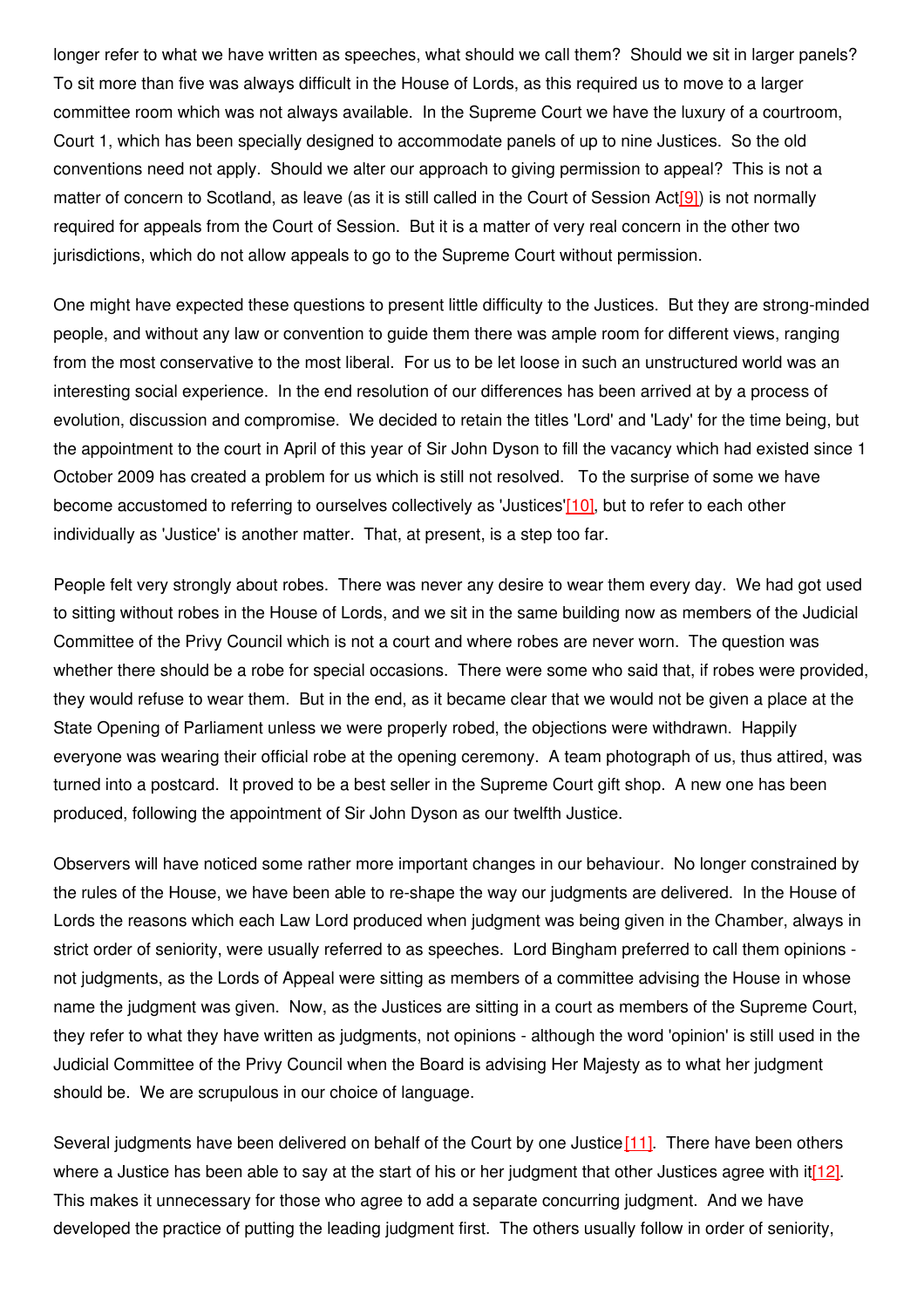with dissenting judgments at the end<sup>[13]</sup>. This is more in keeping with the way other courts now behave, such as the Supreme Court of Canada, the High Court of Australia and the Court of Session too. But we have rejected suggestions that we should strive to arrive at a single judgment in all cases. We value our independence from each other, and our right to say what we believe in if we want to. There are, of course, cases where a single judgment is preferable. But if we wish to dissent or to express different reasons for arriving at an agreed conclusion then we are entitled to do this, and no one is actively discouraged from doing so. Lord Reid, who declared that it was never wise for the House to have only one speech dealing with an important question of law, would have approved.

We have been sitting more often in larger numbers. The default position is that we sit in panels of five. But our practice is to sit in panels of seven or nine if the Court is being asked to depart from a previous decision, or there is a possibility of its doing so, or if the case raises significant constitutional issues or for other reasons is of great public importance  $[14]$ . It has been suggested that we should always sit in these larger numbers. But this would be likely to reduce the number of cases we could hear each week, as we have to serve the needs of the Judicial Committee as well as those of the Supreme Court. A selective approach enables to us to make the most efficient use of the resources that are available.

The selective approach raises questions as to which Justice should sit on which case. Courts which always sit en banc, such as the US Supreme Court, do not need to address this problem. Nor do courts whose function is limited to dealing with constitutional issues in which all its members have equal expertise. As we take all sorts of cases, we have to decide upon the membership of the panel for each case individually. It has been suggested that we should sit in rotation or that the Justices should be chosen for each case at random. But that approach would mean abandoning the convention that the two Scots Justices sit on all appeals from Scotland, if available. It would also risk depriving the panels of the assistance of those members of the Court who had expertise in the point at issue. One might end up with a criminal appeal from the Court of Appeal in England, for example, being heard by five Justices who had never sat in an English criminal court at all. So here too a selective approach is being adopted, as it was in the House of Lords, under the supervision of the President and the Deputy President. The result is that the Panel will normally include at least two Justices with experience in the area of the law that is the subject of the appeal.

#### *Money*

Separation of the Law Lords from the process of legislation could have been achieved without any significant cost - had this been the sole aim - by changing the House's Standing Orders. It would have been possible by this means to confine the serving Law Lords' right to participate in the business of the House to judicial work. Of course this would not have made much difference to how the Law Lords would have been perceived by the public. It would not have satisfied everyone. But it would have been an answer to any criticism of the system in Strasbourg. In retrospect, as budgets are now being cut severely right across the public sector, that might have been the wiser course. The House of Lords had conducted its appellate work very efficiently for many years at minimum extra cost. This was because most its facilities - all its corporate services such as accommodation, IT and security - were shared with other users of the House. It had a small dedicated staff headed by the Principal Clerk which had to be budgeted for. But the overheads (excluding judicial salaries and pension contributions, which the Supreme Court now has to pay for) were small, costing no more than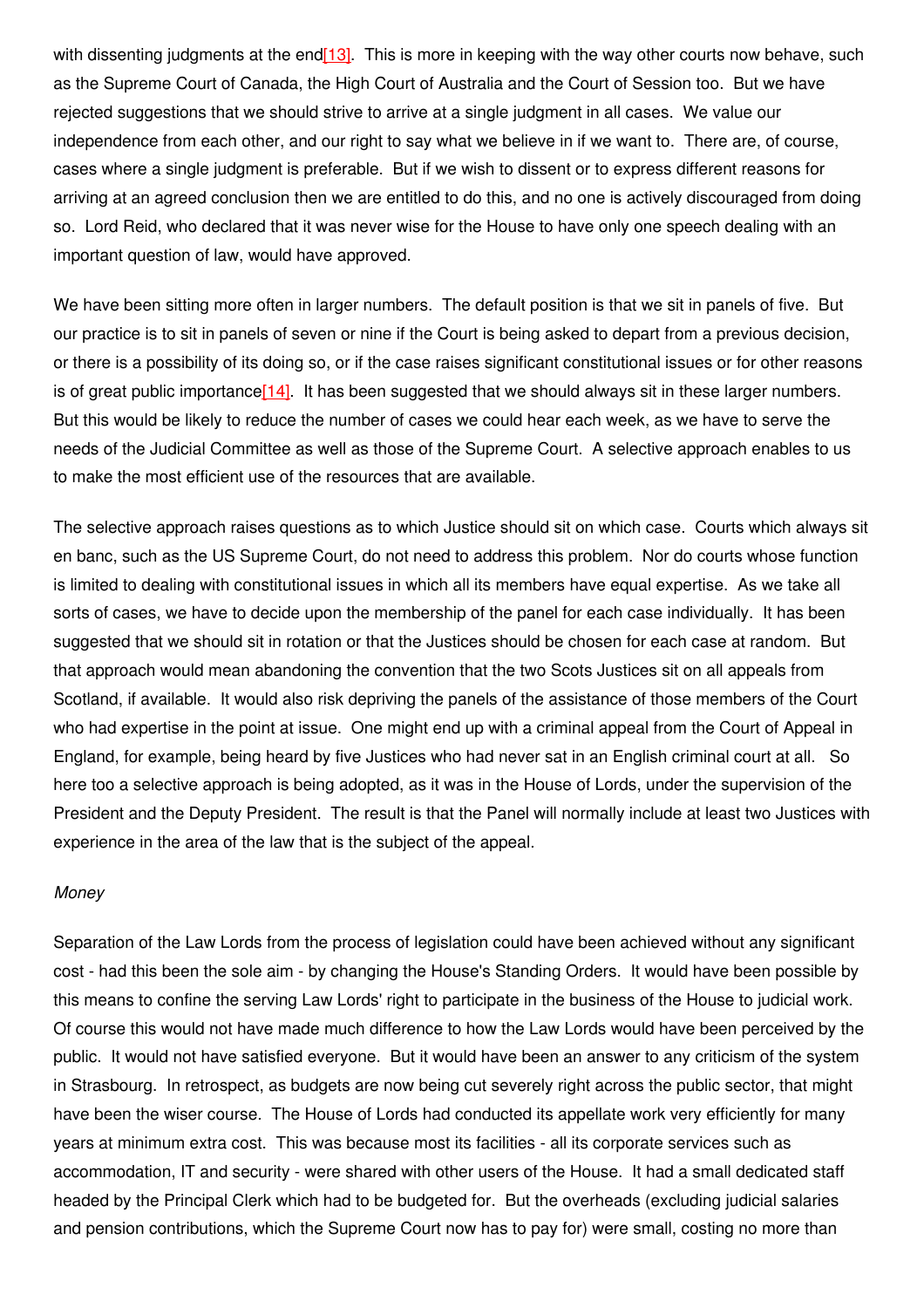about £750,000 per annum, and the administration was conducted with a very light touch with the minimum of bureaucracy. In retrospect it is remarkable that the Lords of Appeal in Ordinary were able to achieve so much with so little for so long.

In those happy days, however, before the crash of 2008 which led to the current financial crisis, cost was not a relevant factor. It was never in prospect that the cost of setting up the new court, including the cost of refurbishing the Middlesex Guildhall, would be met by the Treasury. The proposal from the outset was that this would have to be funded by means of a levy on court fees in England and Wales contributed by Her Majesty's Court Service, by funds provided by the Department of Constitutional Affairs, now the Ministry of Justice, in respect of publicly funded cases in the Supreme Court and for services provided by the Judicial Committee of the Privy Council and by relatively small contributions by the devolved administrations in Scotland and Northern Ireland in proportion to the amount of business coming from them. The refurbishment was to be secured by means of a private finance initiative contract, and to be paid for by means of the rent paid for the refurbished building to the principal contractor. I do not know whether the Chancellor of the Exchequer was consulted. I suspect not, as his answer to any request to fund the project wholly, or even mainly, out of capital provided by the government would almost certainly have been in the negative. It was never in doubt that, although some of the running costs would be met from the surcharge on court fees and the contributions from Scotland and Northern Ireland, a substantial proportion would have to be paid for out of funds provided by the Ministry of Justice. Lord Falconer said that the Supreme Court was to be a body with its own budget and its own ability to determine how it spent the money assigned to it by the Treasury. That money would be handed over to it and could not be, as he put it, nibbled away at for other functions by the ministe[r\[15\]](http://www.gresham.ac.uk/event.asp?PageId=45&EventId=907#_ftn15). It would have to convince the Treasury of the seriousness of its bid [\[16\]](http://www.gresham.ac.uk/event.asp?PageId=45&EventId=907#_ftn16). But there was no suggestion that the comparatively small annual budget that would be needed to enable the Supreme Court to function properly would be likely to put undue pressure on public funds.

A note of warning was sounded about this when the details were being debated before the Select Committee. Lord Howe of Aberavon, who as Geoffrey Howe had of course served as Chancellor of the Exchequer, was a member of that Committee. He pointed out that the source from which its funds came was vital to the court's independence from the Executive<sup>[17]</sup>. He described the system that Lord Falconer was envisaging as simulating the way the British Council and the BBC World Service has to be financed through the Foreign Office. It is well known that those organisations have experienced particular difficulty in obtaining the funding that they need for their activities. He said that he was anxious to suggest a way round that. He told the Committee that his experience as Chancellor had revealed to him that the House of Commons is free to endorse its own estimate without reference to the Treasury, and that the House of Lords is run on the same principle. 'The House of Lords', he said, 'pushes the estimate of its own costs over to the Commons and the Commons happily obliges.' He added that the funding of the Appellate Committee of the House of Lords was provided under that means. There was no cash limit on the expenditure on the judicial side, so long as the House of Lords could persuade the Commons that it was okay[\[18\]](http://www.gresham.ac.uk/event.asp?PageId=45&EventId=907#_ftn18). In this rare area, he said, responsibility for the independence of the judiciary was transferred from the executive to the legislature.

The position of the various departments of the Executive, of which the administrative arm of the Supreme Court is now one, is quite different. They are vulnerable to the misfortunes of politics and, as we heard this week<sup>[19]</sup>, to the budgetary pressures that are unavoidable in government. That was what Lord Howe was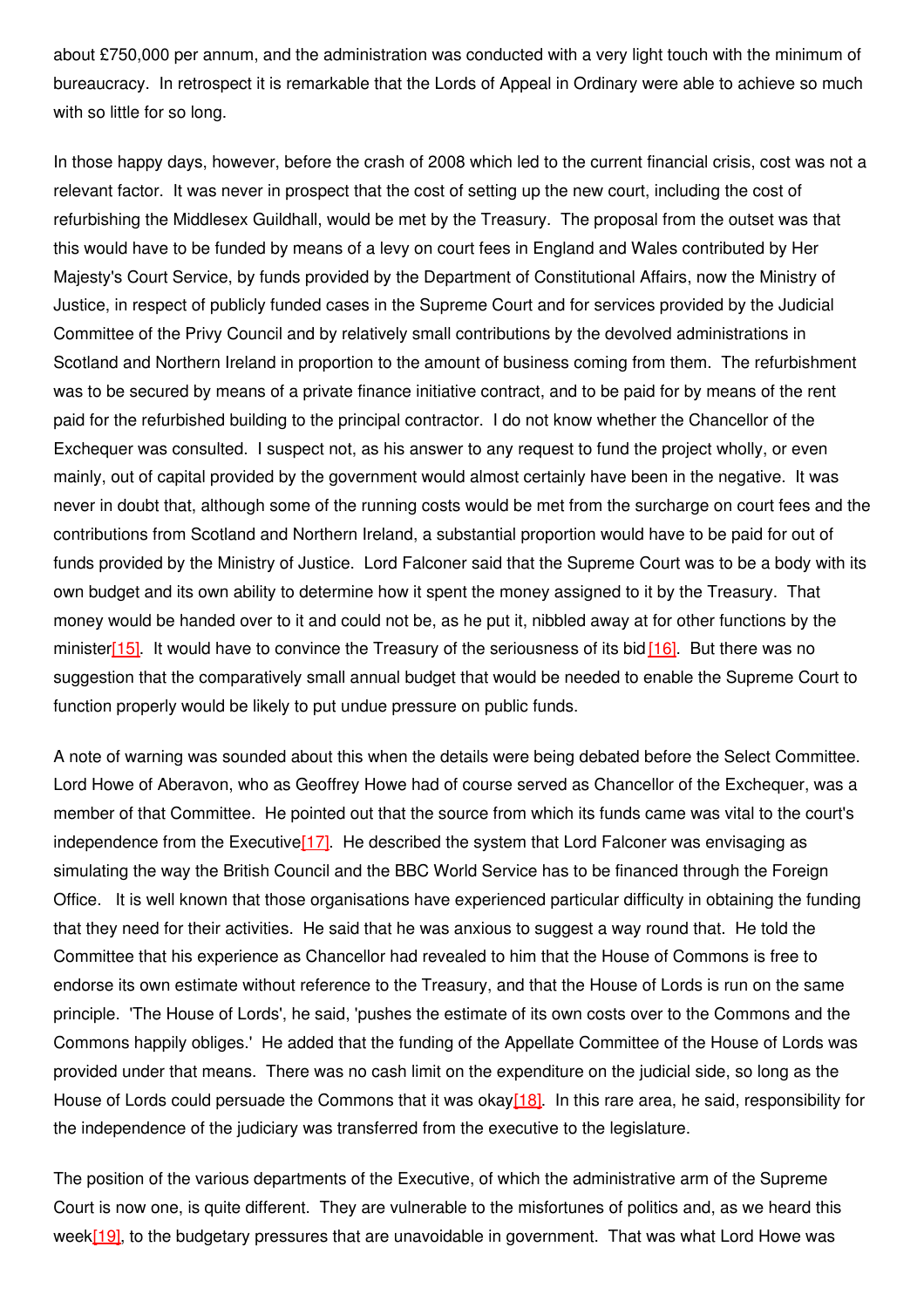warning against. His advice was dismissed by the proponents of the scheme when it was given six years ago. In his reply Lord Falconer pointed out that there needed to be some democratic accountability<sup>[20]</sup>. The idea that the Supreme Court's budget estimates should be handled by the House of Commons was, in truth, never likely to get off the ground. In a lecture which he gave to the Australian Institute of Judicial Administration in May 2009 Chief Justice French considered the arguments for funding directly by Parliament but rejected them on the ground that ministerial responsibility for the funding of courts is necessary in a democratic societ[y\[21\]](http://www.gresham.ac.uk/event.asp?PageId=45&EventId=907#_ftn21). It is worth noting too that experience in the United States indicates that Congress, on whose handling of such matters there are few, if any, constraints, does not defer automatically to budget requests submitted to it by the Supreme Court. Congress is part of the ordinary federal budgetary process. These requests cannot be altered by the Office of Management and Budget officials, but they have to pass scrutiny by the judiciary subcommittees and it has been suggested that unfavourable decisions may influence their response to the[m\[22\]](http://www.gresham.ac.uk/event.asp?PageId=45&EventId=907#_ftn22).

If Lord Howe was suggesting that our Supreme Court's budget should be subjected to scrutiny in that way, it was at best an uncertain remedy. But the true significance of his intervention lay not so much in the solution that he was suggesting as in the problem that he identified. The problem was how to preserve the judiciary's independence from the executive. Moving the appellate jurisdiction from the House of Lords would deprive the nation's highest court, where independence matters most, of what he referred to as the complete detachment and benevolent protection of the legislature<sup>[\[23\]](http://www.gresham.ac.uk/event.asp?PageId=45&EventId=907#_ftn23)</sup>.

This was not seen, in April 2004, as much more than a theoretical difficulty which would not be at all likely to cause problems in practice. How things have changed. Demands for savings, such as almost every public department is now threatened with, are remorseless and uncompromising. As departments are now being asked to cut their budgets by 25% on average over the next four years, everything that they do is liable to be affected. Most of the finance for the Supreme Court's activities is provided for out of public funds, and the court is answerable to Parliament for its expenditure[\[24\]](http://www.gresham.ac.uk/event.asp?PageId=45&EventId=907#_ftn24). So, as a department of state whose use of public funds is monitored by the Treasury, it is not to be immune from this process. Indeed it has been made clear that the court will be expected to make cuts from this year's budget before it is approved, in the same proportion to everyone else. This is not surprising, in a world in which cuts are already being faced at every level within the public sector. We cannot reasonably expect to be immune from this process. But there has been no indication yet that the scale of the cuts which we must achieve is negotiable.

What does this mean for the rule of law? As has often been said, at its cornerstone lies the independence of the judiciary. As Lord Bingham of Cornhill puts it in his recent book on the subject, a truly independent judiciary is one of the safeguards against executive lawlessnes[s\[25\]](http://www.gresham.ac.uk/event.asp?PageId=45&EventId=907#_ftn25). This is something that we tend to take for granted in this country. If reinforcement is needed it is to be found, some will say, in the Constitutional Reform Act which places a particular responsibility to uphold this principle on the Lord Chancellor. Section 3 of the Act, under the heading 'Guarantee of continued judicial independence' states that he must uphold this principle and that, in doing so, he must have regard to the need for the judiciary to have the support necessary to enable them to exercise their functions. But perceptions as to what conflicts with this principle vary, nowhere more so than when it comes to spending money. This is not something to which Lord Bingham devotes much attention, apart from the risk that the acceptability of his judgments might affect the decisionmaker's salary<sup>[26]</sup>. The narrow view is that the boundary is crossed when the Executive deprives the judges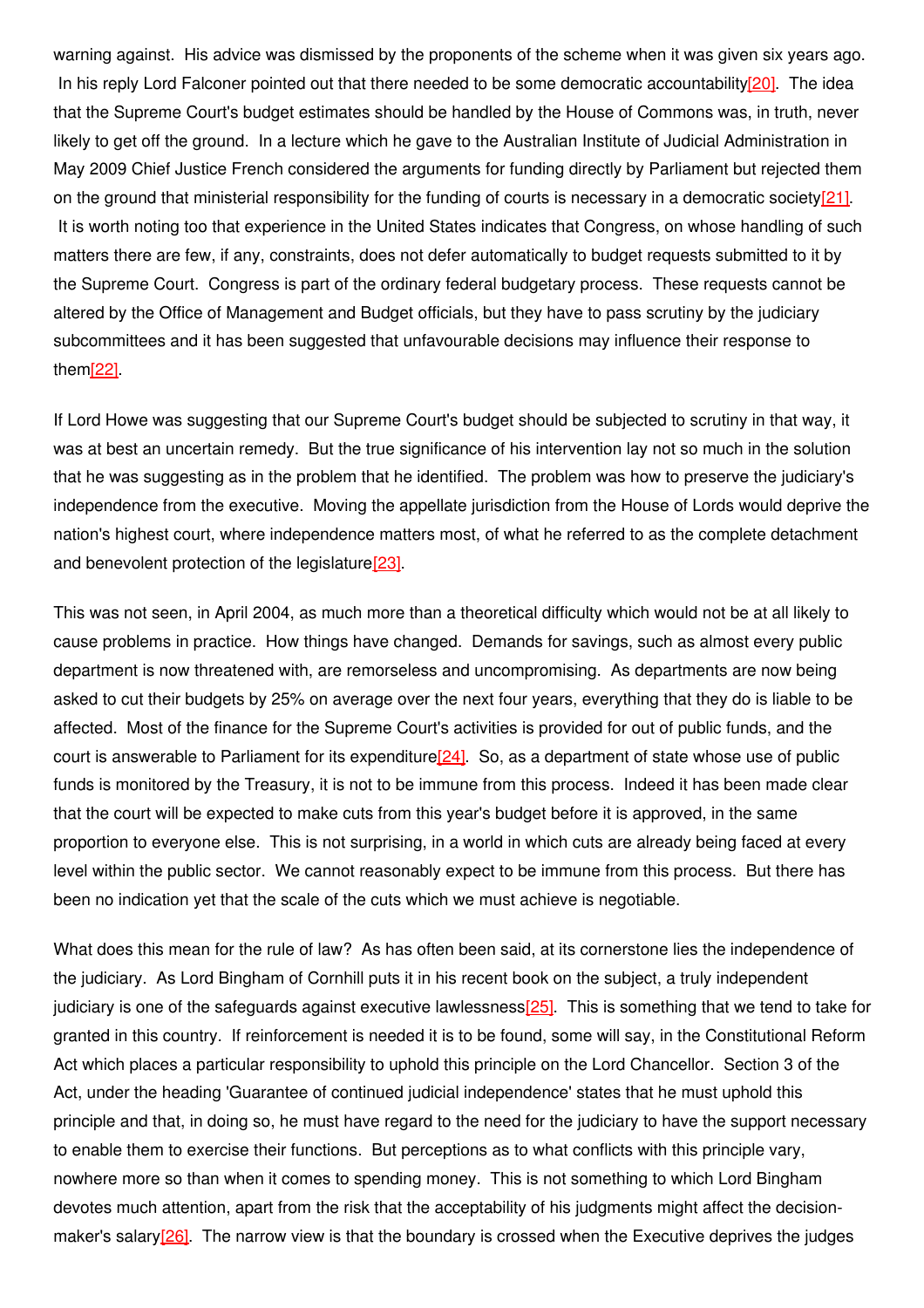of the right to exercise their own judgment by putting pressure on them directly to do or say what it wants of them. One can think of plenty of examples round the world where that happens, and we must of course prevent that ever happening here. But there are other ways in which the independence of the judges may be compromised. Depriving the judiciary of the resources which they need to do their job properly is one of them.

Of course, the issue of resources is bound to be contentious. The judges cannot expect to be immune from the need for cost-saving in the public interest and to use their resources efficiently. But the bottom line - the level below which they cannot be expected to go - must be for them to determine, not for officials employed by the Executive. That, as I have said, is the principle which is applied to relations between Parliament and the Treasury. The Treasury has to respect the independence of Parliament. In the final analysis Parliament cannot be told what to do by the Executive. That is the principle which should govern the relationship between the judiciary and the Executive too. This was what Lord Howe was asking for. His efforts to persuade the Select Committee that it should apply to the Supreme Court were not successful. That is regrettable. But it cannot be allowed to be the end of the argument. In his Sir David Williams lecture on the rule of law Lord Bingham said that the Lord Chancellor's conduct in relation to what he described as the constitutional principle of judicial independence would no doubt be susceptible, in principle, to judicial review<sup>[27]</sup>. In a footnote he dismissed the objection that it was not justiciable. A constitutional principle that could not be legally enforced would not appear, he said, to be very valuable. There is more than an element of wishful thinking here however, and I am not sure, with great respect, that he was really facing up to reality. There is a difference between what the position is in principle and what can be done in practice. Nevertheless the constitutional principle is there, stated in black and white. With that in mind, it is worth having a closer look at the issue.

Much was made by the Government, when the Bill was being debated, of the opportunity that the move to a Supreme Court would create for improving public access to what the Court does and what it stands for, and for improving the facilities for the judges which had been constrained in the House of Lords by lack of space. These benefits were planned for when the refurbishment was being designed, and they certainly have been realised. Public access has been assisted and encouraged by the design of the entrance hall and a much improved website. A large open-plan room has made it possible to make a small increase in the number of secretaries, from seven to nine. A larger room has also made it possible to increase the number of judicial assistants from five to eight. Substantial benefits have indeed come from these increases. But these improvements do not come without cost. More employees to supervise public access mean more wages and salaries, to be added to the wages and salaries of members of staff who are employed to provide the services that were previously provided by the House authorities. Overall however the increase in numbers has been quite modest, from a total of 23 in the House of Lords to a total of 39 in the Supreme Court. There are also two agency and one temporary members of staff while the staff requirements are being assessed. To the cost of paying for these employees must be added sum payable as rent to the developer to pay for the cost of the conversion, the costs of maintaining and servicing the building and its equipment and annual cost of the Justices' salaries and contributions to their pensions.

We were instructed by the last government to cut our annual budget by £1m. This was an astonishing demand to make of an institution which was still finding its feet in response to a move that the last government itself had imposed on it. It was even more alarming when account was taken of the fact that a major part of the court's annual budget consists of fixed costs - rent, rates and the salaries and pension contributions of the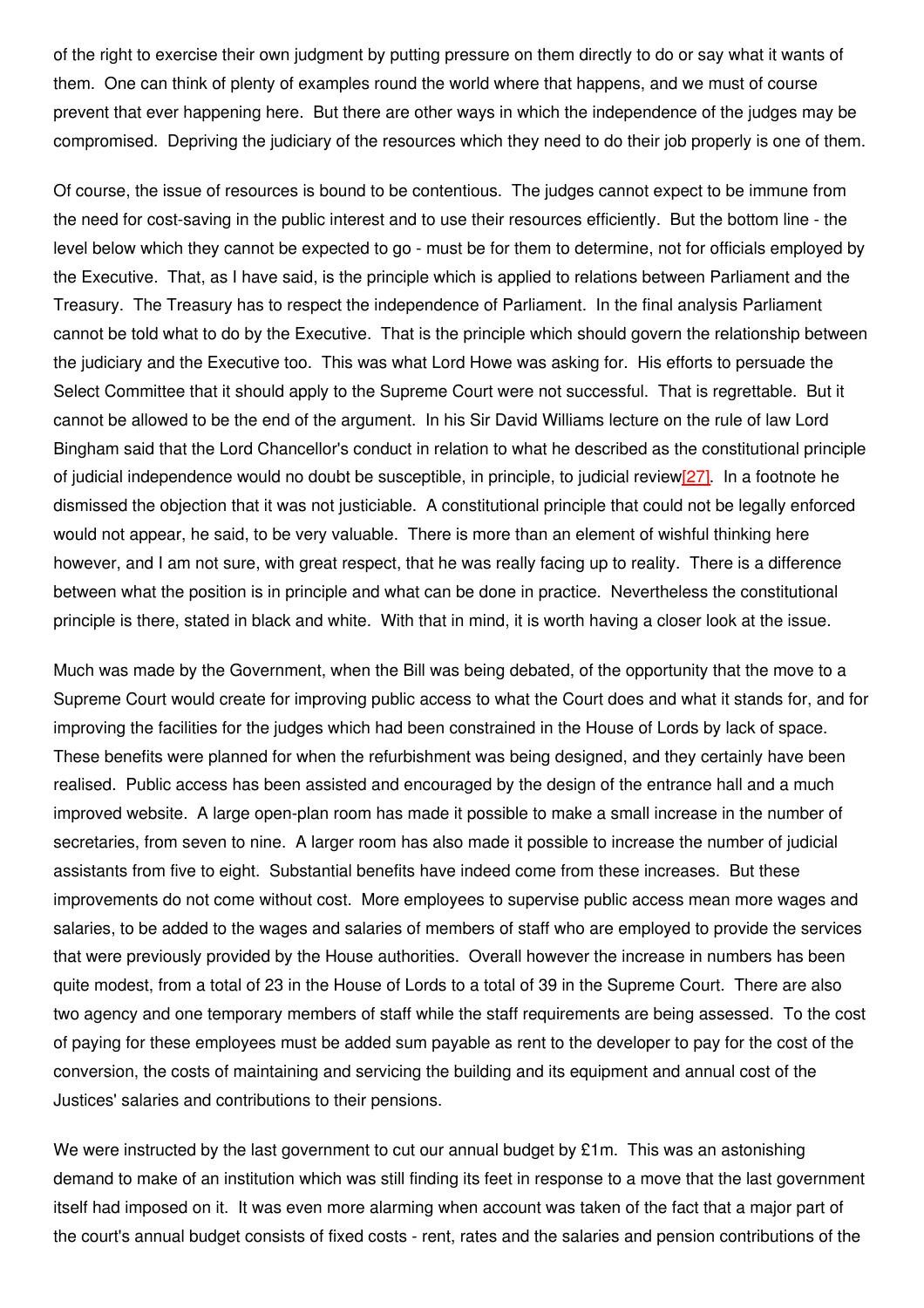Justices. Now we face the prospect of demands for even more cuts, the scale of which we will not know until the government's Spending Review in October. Some savings are possible, of course. But a cut of the magnitude that we are facing cannot be achieved without serious prejudice to the quality of the service that the Supreme Court provides to the public. The point was well made by the *Financial Times* a few weeks ago:

'The next government will need to axe state expenditure, and few public services can be spared the chop. But the administration of justice is one of the rare exceptions. The benefit of squeezing the courts' shoestring budget would be negligible while the potential cost of undermining trust in the judicial system would be enormous.... The integrity of the court system must not be undermined at any price.'[\[28\]](http://www.gresham.ac.uk/event.asp?PageId=45&EventId=907#_ftn28)

The writer was speaking of the court system as a whole, not about the Supreme Court in particular. But what is true of the whole is true of its parts too. The sad fact is that we have been moved from the unshakeable protection of Parliament to a system which exposes us to demands for savings against which Ministers may not wish to protect us, and would be unlikely to be able to do so if they did.

#### *Was it worth it?*

I think that it was Mao Tse Tung who, when asked whether the French Revolution could be considered a success, replied that it was too early to tell. I think that I can be a little bit more positive in reply to my own question.

We no longer live in an age of deference. Giving an institution a grand name is no guarantee that it will be respected. The Court has made no attempt to go down that false trail. It does not, as I have explained, strive to assert its dignity by wearing robes and indulging in ceremonies. Everything depends on what it does - how the Justices conduct themselves, on what they say and write about. As I mentioned earlier, Lord Falconer's response when confronted by practical issues that might give rise to difficulty, was to brush them aside on the ground that the issue was one of principle. It always seemed to me that the more important question was how it would all work out in practice. Taking one's stand on principle - the principle of separation - is all very well. But in the end of the day the Justices have a job to do. The question is, are they in a position to do it better now than they would have been if they were still working in the Palace of Westminster.

I think that the answer to that question is, undoubtedly, yes. I have already mentioned the ways in which it has been possible to open up what the Court does to the public. But there is much more to it than that. At the top of our list I would put the benefits of increased space, and of being located in our own building. We have been able to increase our number of judicial assistants, from five to eight. This has had a marked effect on the service that they can provide. The routine work is spread more widely and there is more time for them to think and to explore avenues for research. That has led to more discussion both among themselves and with the Justices than was ever possible in the case of the Law Lords. This importance of this, especially in cases where we sit in larger numbers, should not be underestimated. The added value that a final court of appeal brings to the judicial process is the time that this gives for thought and for discussion. Removed from the distractions of the House, this is something that is proving to be increasingly valuable. We also now have our own library. The library of the House of Lords has a generous collection of law books, but much of it was in the wrong place. The part that was on the Law Lords' Corridor suffered from lack of space and, as it was under-resourced, was not very well organised. The IT systems, shared with the rest of the House, were rather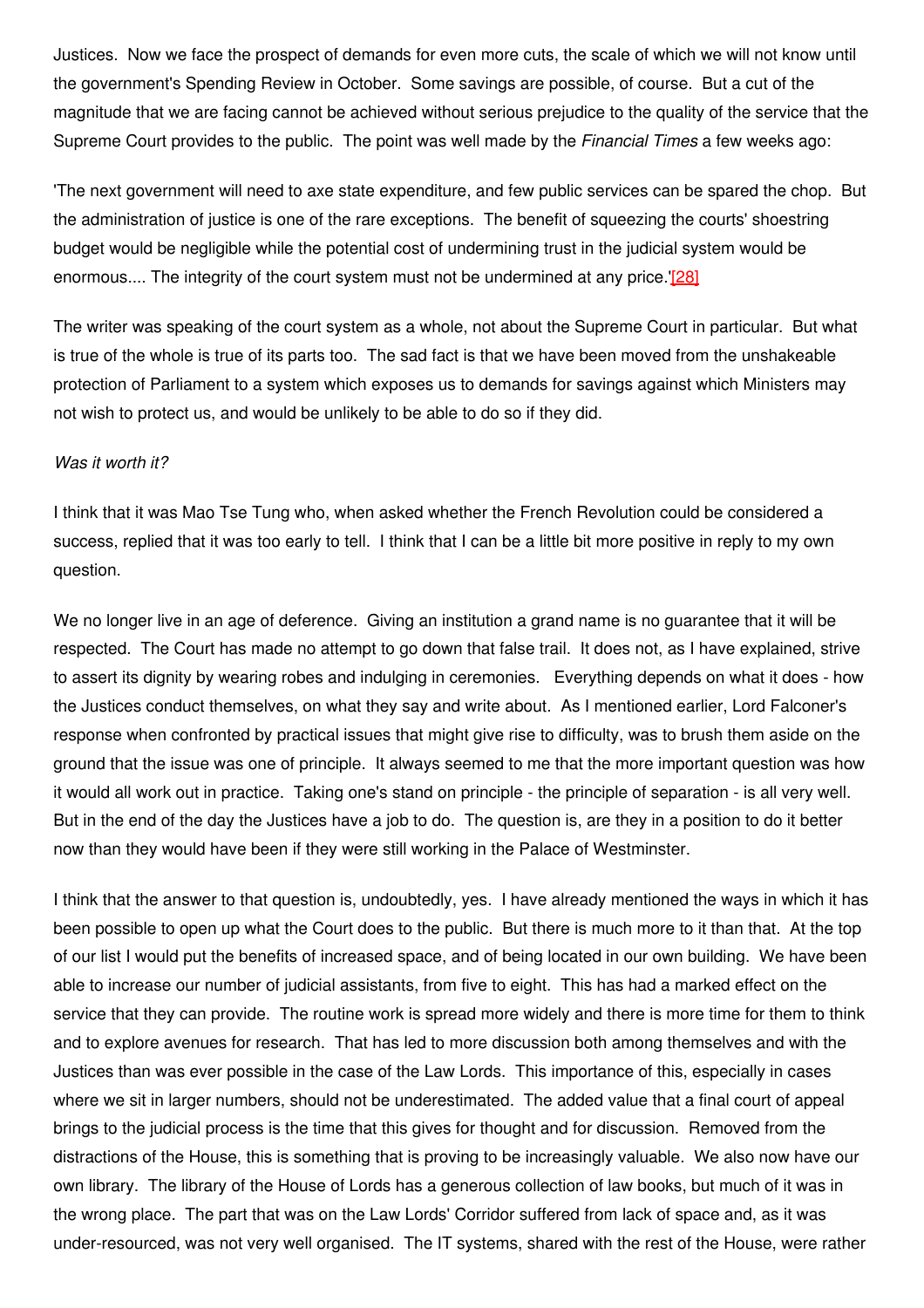elderly. We now have our own dedicated systems which have made it possible for us greatly to improve the service that it gives to the Justices and to contemplate filing documents electronically<sup>[29]</sup>. The space that the Registry occupies, and its ability to deal with the public, have been greatly improved.

One has only to contemplate what we would lose if we were to be moved back to the Palace of Westminster and squeezed into the places available to realise the scale of the benefits. Such a move now would, really, be unthinkable. It is not just that one cannot turn the clock back. It would destroy the institution that has just been created, and with that all the opportunities that now exist for its further development. Whether the Justices are yet making best use of these benefits is another matter. Perhaps it is not for me to say. So, like Chairman Mao, I would prefer reserve my position on that matter. But the opportunities that these improved facilities give us are such that I can say, without reservation, that the creation of this new court was worthwhile. It is all the more important, then, that it should not be undermined by cuts in its budget which would make it impossible for it to continue to make proper use of these greatly improved, but entirely necessary and appropriate, facilities. We will do all we can to see that this does not happen.<sup>[30]</sup>

© Lord Hope of Craighead KT , Gresham College 2010

[\[1\]](http://www.gresham.ac.uk/event.asp?PageId=45&EventId=907#_ftnref1) See the Supreme Court of Judicature Act 1873; the Supreme Court of Judicature (Consolidation) Act 1925; Supreme Court Act 1981, section 1.

[\[2\]](http://www.gresham.ac.uk/event.asp?PageId=45&EventId=907#_ftnref2) Constitutional Reform Act 2005, section 59(1).

[\[3\]](http://www.gresham.ac.uk/event.asp?PageId=45&EventId=907#_ftnref3) Ibid, section 59(2).

[\[4\]](http://www.gresham.ac.uk/event.asp?PageId=45&EventId=907#_ftnref4) Criminal Procedure (Scotland) Act 1995, section 124(2).

[\[5\]](http://www.gresham.ac.uk/event.asp?PageId=45&EventId=907#_ftnref5) *Constitutional Reform; a Supreme Court for the United Kingdom* , CP 11/03, July 2003.

[\[6\]](http://www.gresham.ac.uk/event.asp?PageId=45&EventId=907#_ftnref6) Chris Himsworth and Alan Paterson, *A Supreme Court for the United Kingdom: views from the Northern Kingdom* (2004) 24 Legal Studies 99, 118*.*

[\[7\]](http://www.gresham.ac.uk/event.asp?PageId=45&EventId=907#_ftnref7) See the Report of the Select Committee on the Constitutional Reform Bill (HL) (July 2004): *Constitutional Reform Bill (HL)*, HL Papers 125-1 (Report), 125-II (Evidence).

[\[8\]](http://www.gresham.ac.uk/event.asp?PageId=45&EventId=907#_ftnref8) Hansard, HL Debates, vol 667, cols 808, 1213, 1568.

[\[9\]](http://www.gresham.ac.uk/event.asp?PageId=45&EventId=907#_ftnref9) Court of Session Act 1988, section 40(1).

[\[10\]](http://www.gresham.ac.uk/event.asp?PageId=45&EventId=907#_ftnref10) Section 23(6) of the Constitutional Reform Act 2005 provides that the judges other than the President and the Deputy President are to be styled 'Justices of the Supreme Court'.

[\[11\]](http://www.gresham.ac.uk/event.asp?PageId=45&EventId=907#_ftnref11) Eg *Application by Guardian News and Media Ltd* [2010] UKSC 1.

[\[12\]](http://www.gresham.ac.uk/event.asp?PageId=45&EventId=907#_ftnref12) Eg *In re Sigma Finance Corporation* [2009] UKSC 2.

[\[13\]](http://www.gresham.ac.uk/event.asp?PageId=45&EventId=907#_ftnref13) Eg *R(E) v Governing Body of JFS and others* [2009] UKSC 15.